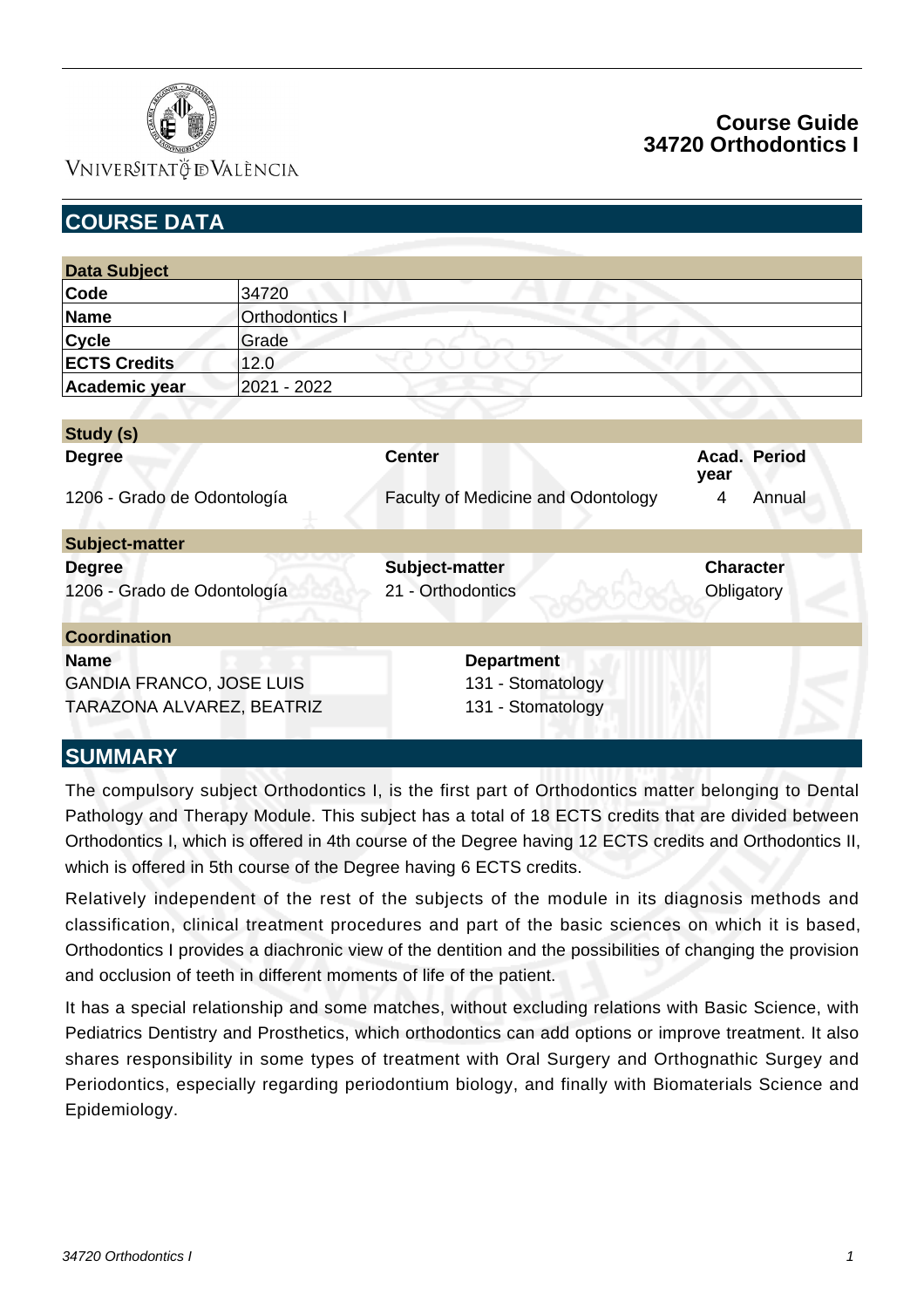

### **VNIVERSITATÖ IDVALÈNCIA**

## **Course Guide 34720 Orthodontics I**

In the subject of Orthodontic I, basic knowledge and skills in morphological, etiopatogenicand descriptive diagnosis of occlusion and malocclusion are covered. The development of dentition, craniofacial growth, biomechanics and use of treatment materials, biology of tooth movement, general characteristics of treatment, appliances and risks associated with orthodontic therapy is studied. Specific models of clinical treatment of malocclusions are developed in the subject of Orthodontics II.

# **PREVIOUS KNOWLEDGE**

#### **Relationship to other subjects of the same degree**

#### **1206 - Degree in Dentistry :**

R4-OBLIGATION TO HAVE SUCCESSFULLY COMPLETED THE COURSE

- 34696 Human anatomy
- 34697 Biology
- 34698 Human physiology
- 34699 Biochemistry
- 34702 Psychology and communication
- 34703 Biostatistics and public health
- **1210 Grado de Odontología 2012 :**
	- 34696 Human anatomy
	- 34697 Biology
	- 34698 Human physiology
	- 34699 Biochemistry
	- 34702 Psychology and communication
	- 34703 Biostatistics and public health

#### **Other requirements**

### **OUTCOMES**

#### **1206 - Grado de Odontología**

- Saber realizar un examen bucal completo, incluyendo las oportunas pruebas radiográficas y de exploración complementarias, así como la obtención de adecuadas referencias clínicas
- Conocer y aplicar el tratamiento básico de la patología bucodentaria más habitual en pacientes de todas las edades. Los procedimientos terapéuticos deberán basarse en el concepto de invasión mínima y en un enfoque global e integrado del tratamiento bucodental.
- Tomar e interpretar radiografías y otros procedimientos basados en la imagen, relevantes en la práctica odontológica.
- Realizar modelos diagnósticos, montarlos y tomar registros inter-oclusales.
- Elaborar las prescripciones de los productos sanitarios a medida «prótesis dentales» y «aparatos de ortodoncia y ortopedia dento-facial».
- Determinar e identificar los requisitos estéticos del paciente y de las posibilidades de satisfacer sus inquietudes.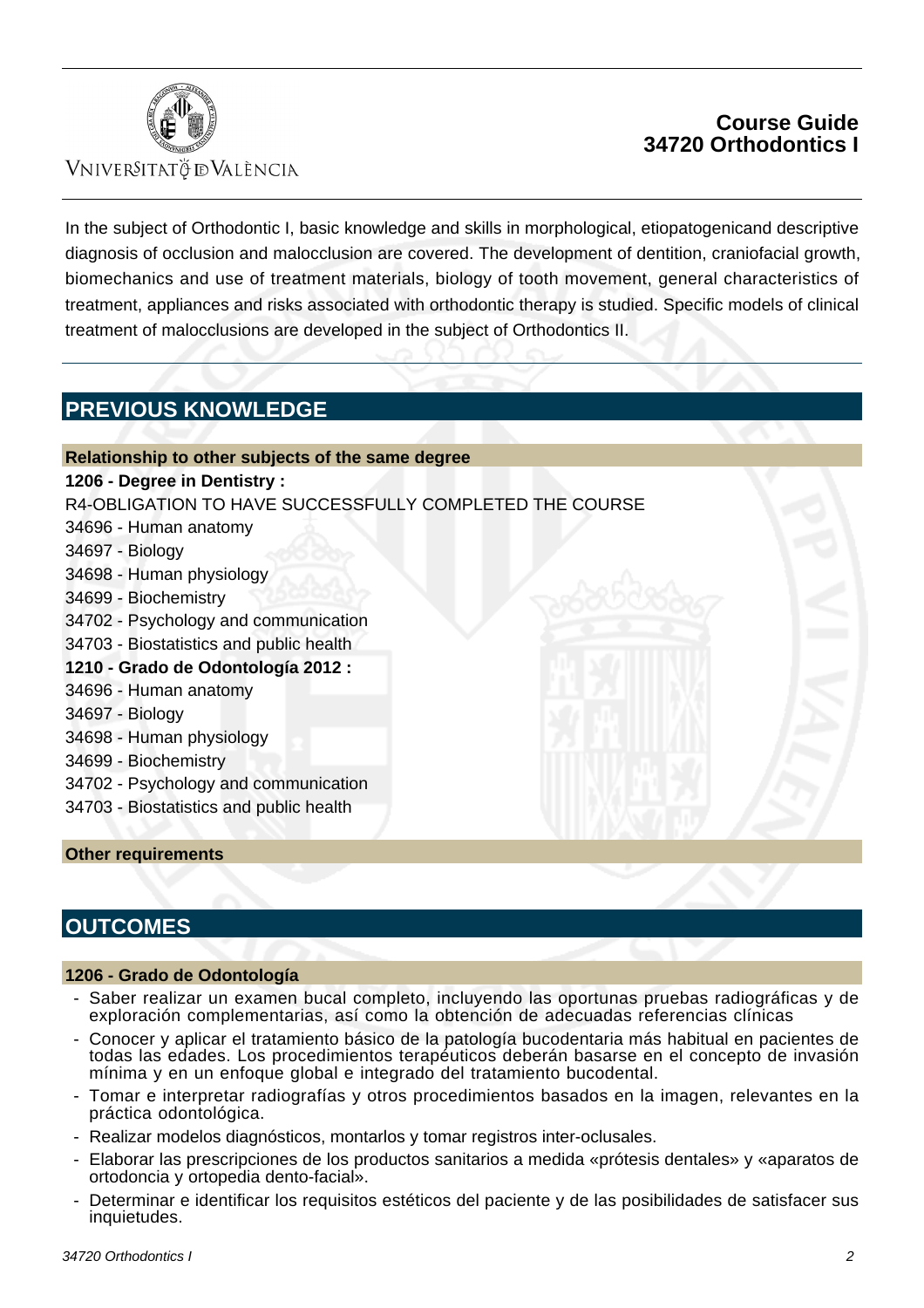



### VNIVERSITATÖ ID VALÈNCIA

- Planificar, determinar las características especificas de diseño, registros, prescripción, pruebas clínicas, colocación y ajuste clínico para puesta en servicio de mantenedores de espacio fijos y removibles y técnicas de ortodoncia interceptiva así como elementos activosextraíbles destinados a desplazar dientes o corregir mordidas cruzadas.
- Identificar y corregir hábitos bucales susceptibles de causar o exacerbar maloclusiones.

The theoretical classes should make the students know the analysis and interpretation of the records for the diagnosis and orthodontic treatment planning. Also, the student must know the biological bases of development of teeth and bone as the development of oral habits, malocclusion and knowing how to apply appropriate therapy to each of them.

Secondly, the realization of practical classes under proper supervision of the teachers, should make students acquire sufficient knowledge to conduct an appropriate radiological and cephalometric analysis with different cephalometric techniques, an analysis of study models from the diagnostic point of view, wire-bending of different thicknesses, and finally making removable orthodontic appliances with all its components.

## **DESCRIPTION OF CONTENTS**

#### **1. INTRODUCTION AND DIAGNOSIS**

- 1. Orthodontics: concept and objectives.
- 2. Historical evolution of orthodontics.
- 3. Nature and morphology of normocclusion.
- 4. Classification and characterization of Malocclusion.
- 5. Etiology and genetics of Malocclusion.
- 6. Medical history and examination in orthodontics.
- 7. Analysis of study cast models 1.
- 8. Odontometric analysis.
- 9. Analysis of the study models 2.
- 10. Facial morphological analysis 1. Esthetics assessment: forehead and profile.
- 11. Facial morphological analysis 2. Dentolabial dynamic analysis.
- 12. Pathophysiology of peridental soft tissues

#### **2. ERUPTION**

- 13. The formation of the dentition.
- 14. Mechanisms of tooth eruption.
- 15. Pathophysiology of the eruption.
- 16. Mixed dentition. First period of Tooth Replacement.
- 17. The mixed dentition. Second replacement period.
- 18. Eruption abnormalities 1.
- 19. Eruption abnormalities 2.
- 20. Maturation and aging of the dentition.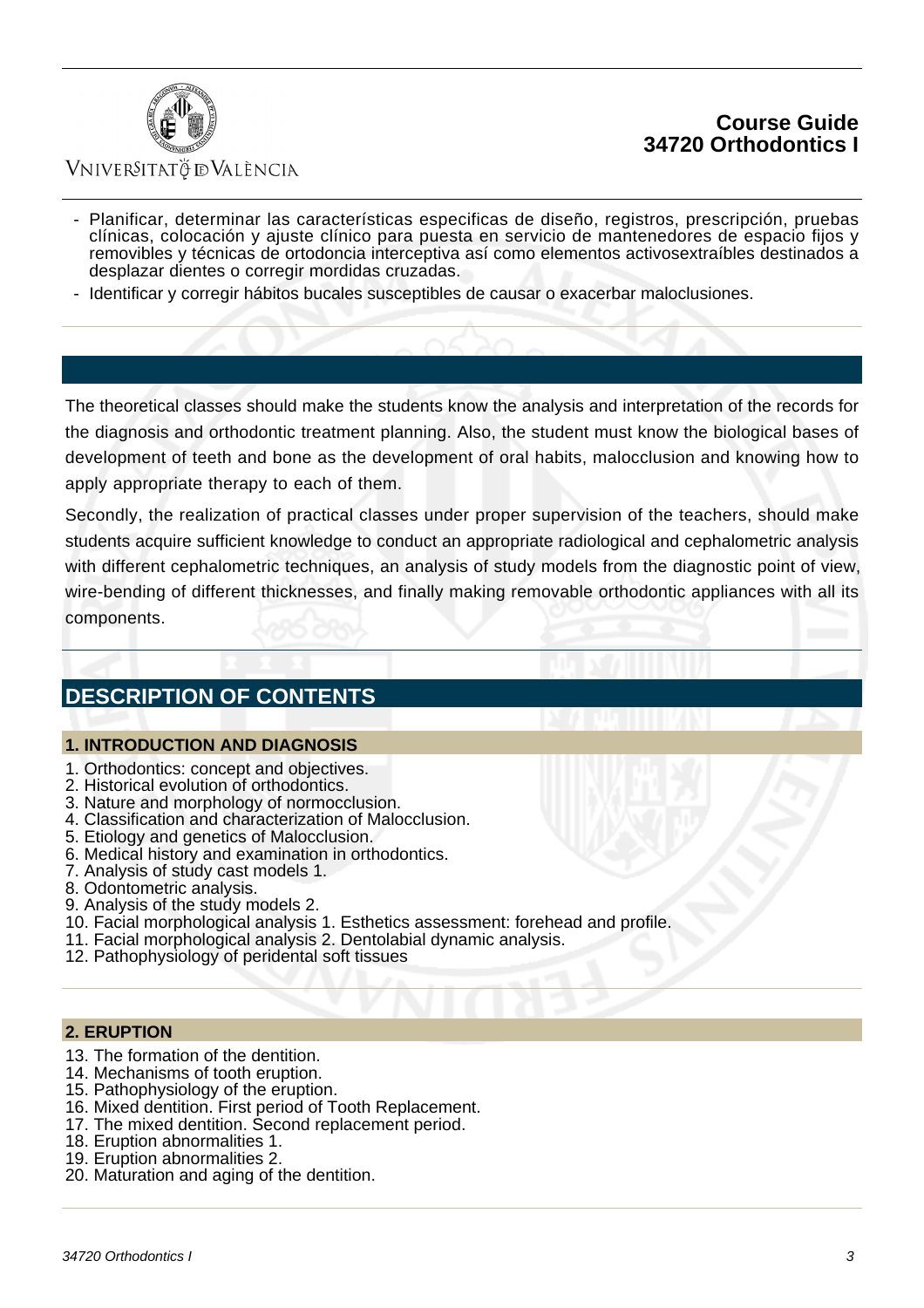



### Vniver§itatğ dValència

#### **3. CEPHALOMETRY**

- 21. Introduction to cephalometry.
- 22. Cephalometric methods. Basic concepts.
- 23. Lateral cephalometric anatomy.
- 24. Cephalometric methods. Norma Lateralis.
- 25. Cephalometric overlap.
- 26. Other types of cephalometric and imaging radiography.

#### **4. DENTAL MOVEMENT AND BIOMECHANICS**

- 27. Dental movement.
- 28. Variability factors of tooth movement.

29. Biomechanics 1. Basic concepts. Forces and vectors. Control of tooth movement. Systems of forces. Types of controlled movements.

30. Biomechanics 2. Static equilibrium. Active elements. Orthodontic metallurgy.

31. Biomechanics 3. Passive elements. Types. First, second and third order torques. Friction.

32. Biomechanics 4 Anchoring. Concept. Historical evolution. Classification. Anchor sources. Clinical application.

#### **5. TREATMENT**

- 33. Treatment plan. General considerations.
- 34. Functional alterations.
- 35. Treatment of Class I.
- 36. Treatment of Transverse Malocclusions.
- 37. Overbite.
- 38. Treatment of open bite.
- 39. Treatment of Sagittal Malocclusions. Class II, division 1.
- 40. Treatment of Sagittal Malocclusions. Class II, division 2.
- 41. Therapeutic extraction.
- 42. TMJ Alterations in the child.
- 43. Treatment of Sagittal Malocclusions. Class III.
- 44. Materials in Orthodontics.
- 45. Removable Plates.
- 46. Fixed appliances, PART 1.
- 47. Fixed appliances, PART 2.
- 48. Diagnostic synthesis. Steiner box. List of problems. VTO.

49. New techniques in orthodontics. Part I: Orthodontics with clear aligners. Digital fabrication of orthodontic appliances.

- 50. New techniques in orthodontics. Part II: Intraoral scanners. CBCT. 3d print.
- 51. Hygiene and prophylaxis in orthodontics.

**6. GROWTH**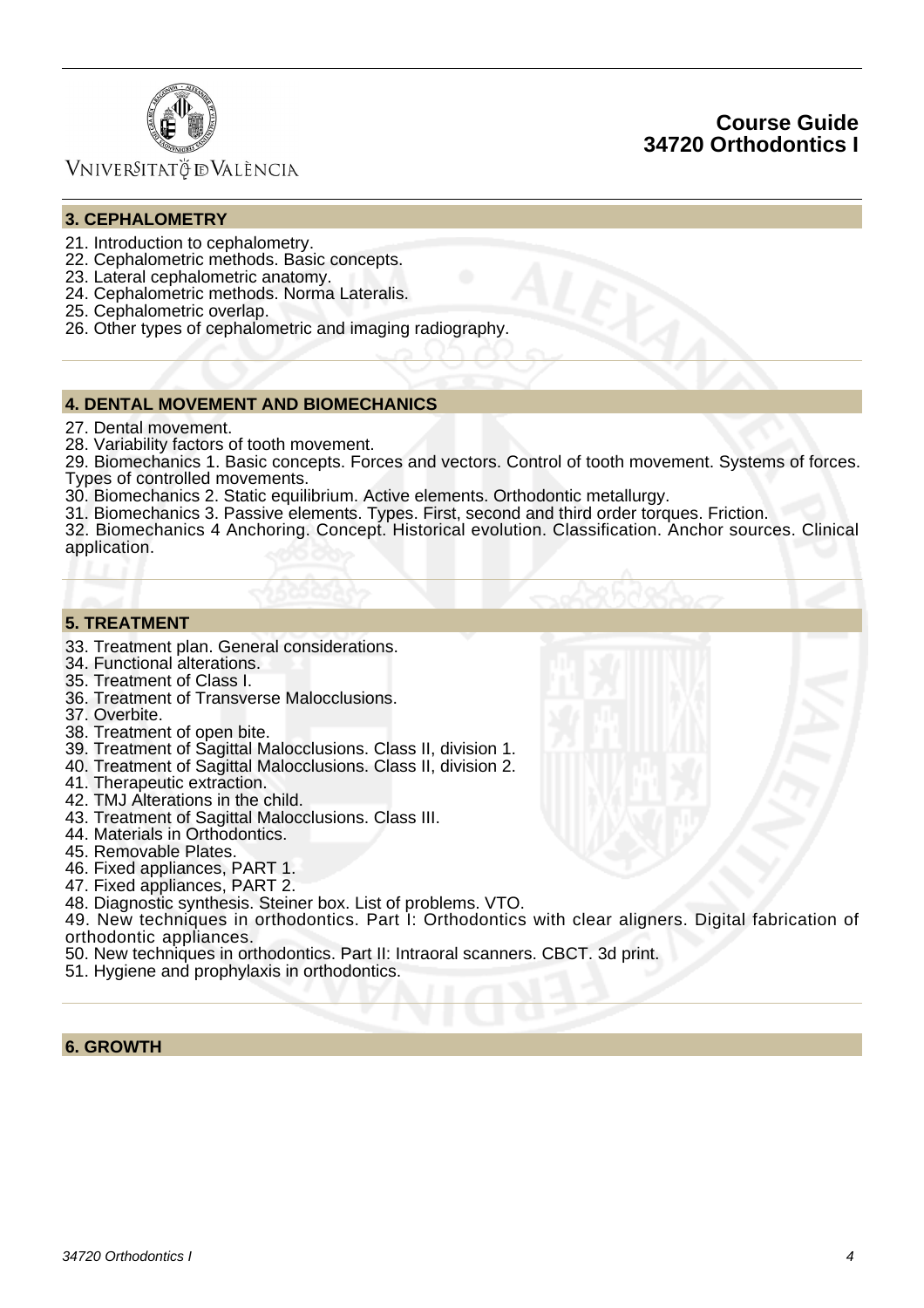

### VNIVERSITATÖ ID VALÈNCIA

### **Course Guide 34720 Orthodontics I**

- 52. Growth. Generalities.
- 53. Types of craniofacial growth.
- 54. Determining factors of growth.
- 55. Naso-Maxillary complex Growth.
- 56. Jaw Growth.
- 57. Integration of Dento-facial Growth and Etiology of Bone Dysplasias.
- 58. Patients with cleft lip and palate and other more frequent craniofacial malformations.
- 59. Orthopedic Devices.
- 60. Orthopedics of the jaw.
- 61. Classification of Dento-facial deformities.
- 62. Growth alterations of the jaw.

| <b>Service Service Service Service Service</b> | <b>Service Service</b> |
|------------------------------------------------|------------------------|
|                                                |                        |

**8.**

#### **9. PRACTICES**

PRACTICE 1. Wire bending. PRACTICE 2. Ideal arches. PRACTICE 3. Adamss hook. PRACTICE 4. Vestibular arch. PRACTICE 5. Analysis of cast models. PRACTICE 6. Analysis of models in mixed dentition. PRACTICE 7. Analysis of models in permanent dentition. PRACTICE 8. Facial analysis. PRACTICE 9 AND 10. Predetermination assembly (set up). PRACTICE 11. Hawley's plate. PRACTICE 12. Cephalometric anatomy. PRACTICE 13. Steiner's cephalometric analysis. PRACTICE 14. Ricketts cephalometric analysis. PRACTICE 15. Diagnosis of a complete clinical case PRACTICE 16. Diagnosis of a complete clinical case PRACTICE 17. Diagnosis of a complete clinical case. PRACTICE 18. Placement of metal brackets. PRACTICE 19. Indices for determining the need for treatment: DAI and IOTN. PRACTICE 20. Panoramic X-rays.

#### **10. SEMINARS**

Seminar Eruptive Pathology I. Seminar Eruptive Pathology II. Seminar on transversal malocclusions. Vertical Malocclusions Seminar. Seminar Orthopedic treatment of class III malocclusions. Seminar Orthopedic treatment of class II malocclusions. CBCT Seminar. Fixed Equipment Seminar: TIP-EDGE. Fixed Appliance Seminar: SELF-LIGGED Brackets. Seminar Fixed Equipment: Straight arch. TMJ Treatment Seminar.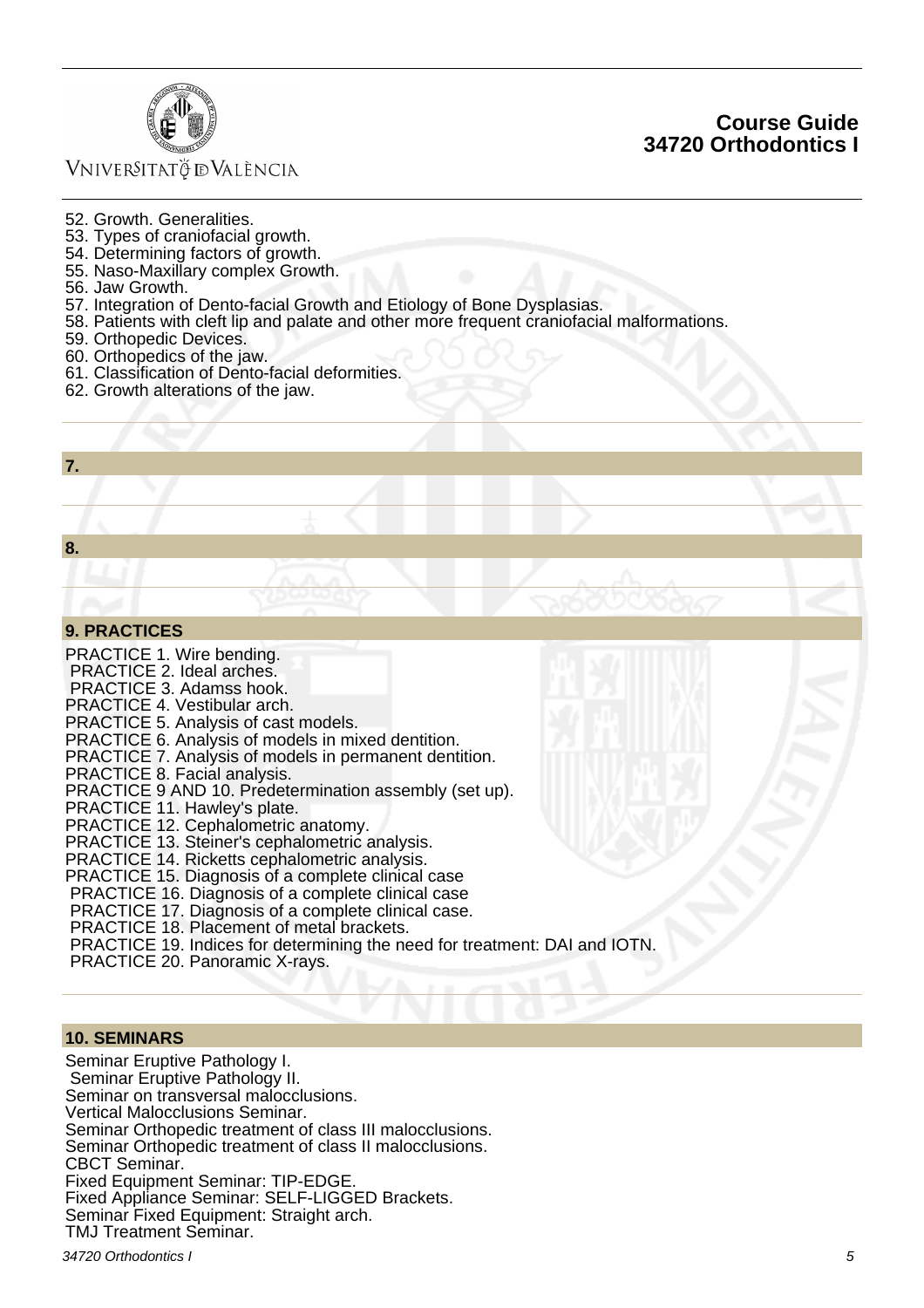

## **Course Guide 34720 Orthodontics I**

VNIVERSITATÖ IDVALÈNCIA

# **WORKLOAD**

| <b>ACTIVITY</b>                      |       | <b>Hours</b> | % To be attended |
|--------------------------------------|-------|--------------|------------------|
| <b>Classroom practices</b>           |       | 80,00        | 100              |
| Theory classes                       |       | 66,00        | 100              |
| Laboratory practices                 |       | 34,00        | 100              |
| Development of group work            |       | 10,00        | 0                |
| Development of individual work       |       | 10,00        |                  |
| Study and independent work           |       | 50,00        | 0                |
| Readings supplementary material      |       | 20,00        |                  |
| Preparation of evaluation activities |       | 20,00        | 0                |
| Resolution of case studies           |       | 10,00        | 0                |
|                                      | TOTAL | 300,00       |                  |

# **TEACHING METHODOLOGY**

1. THEORETICAL CLASSES: 3 hours per week throughout the course. The class is anoral exposure by the teacher of basic and new concepts.It will be done through active participation of students to facilitate their knowledge acquisition.

2. PRACTICAL CLASSES: 3 hours per week throughout the course. Groups will be of 40 students Practices arepreferably a training activity aimed to the practical application of theoretical knowledgeand training in some necessary orthodontics skills.The student will have a practical guide (teacher)who will facilitate the work and monitor the content of thepractices clearly and simply.

3. LABORATORY CLASSES: 2 hours per week during the second semester.Groups will be of 16 students who will diagnose cases with complete records and draw up various treatment plans that will be presented to their peers and discussed collectively in class. This type of exerciseis also made in the subject of Orthodontics II. Moreover, the possibilities and limitations of treatment procedures will be discussed in the study of the clinical cases. It may also carry out a monograph.

We intend to have a program with some scope for adaptation to the evolution of each concrete course.

## **EVALUATION**

Written partial exam of multiple-choice test questions in January. Eliminate subject from a grade greater or equal to 70% of the total questions.

Final written exam of multiple-choice test questions on first call and on second call.The final grade will be the average between the scores of the theoretical exams (60%), the grade obtained in the participation in seminars (10%) and the obtaining of the